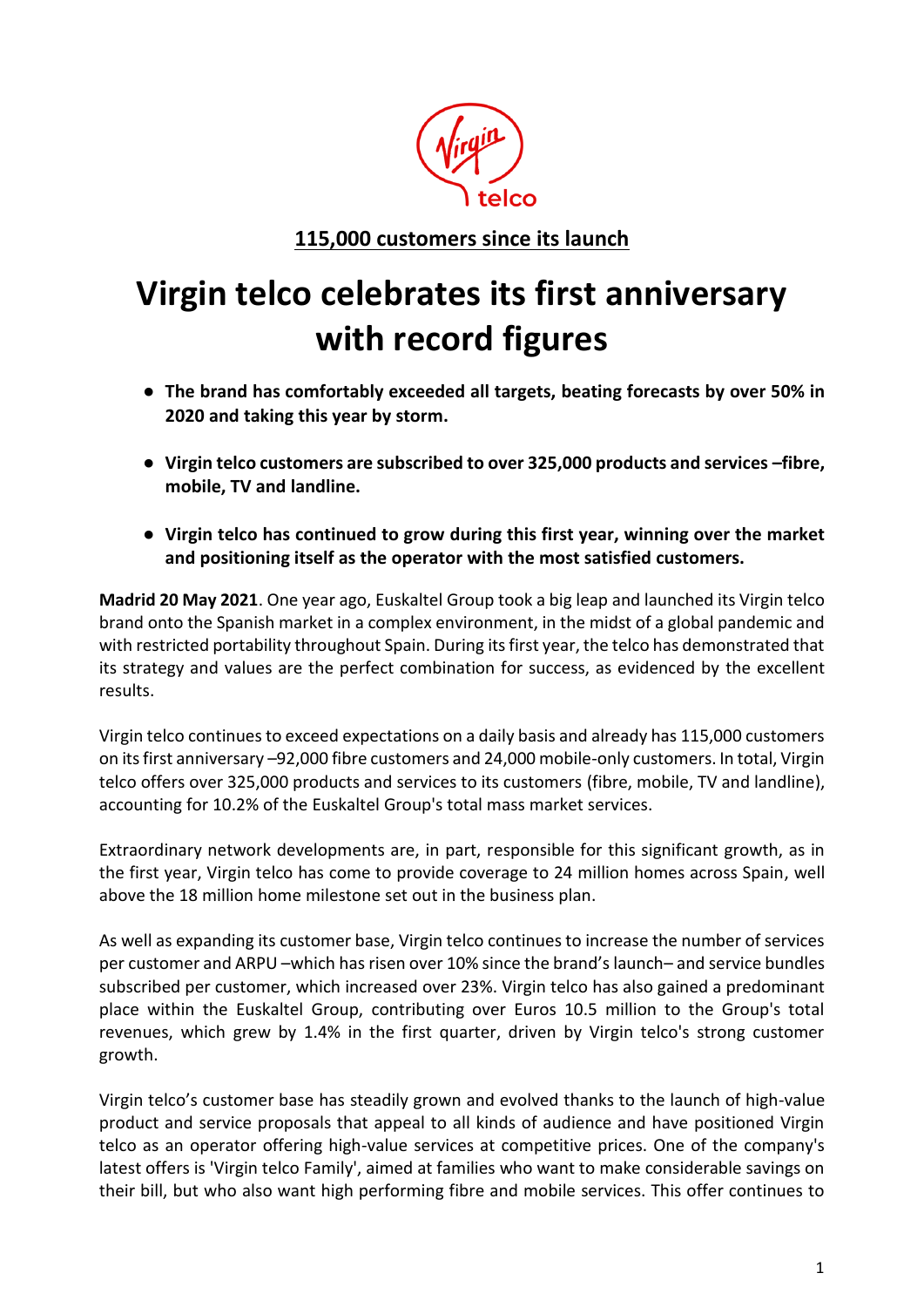evolve and now includes unlimited data, making it the most attractive product bundle on the market today. Virgin Family has also driven the increase in services per customer seen by the brand. The "Wi-Fi mesh" service has also been offered, giving customers maximum Wi-Fi power in their homes.

Another very well received service that expands Virgin telco's audio-visual offering is the partnership announced in January with Amazon Prime. New customers who subscribe to Premium Extra TV in their fibre and mobile package are offered a 50% discount for 6 months and a year's subscription to all Amazon Prime services. Last October, the "Netflix Fan" package was also launched, which includes access to Netflix and 10GB of data that customers can use on any of their lines (all free for the first 3 months).

Perhaps the latest agreement signed by the company is one of the most important of the year, as Virgin telco announced a historic partnership with Amazon just a few weeks ago, enabling customers to sign up for service bundles (internet, mobile and TV) via Amazon.es. This agreement places the Spanish telco at the forefront of telecommunications in Europe.

During this first year, agreements have also been signed with key companies in the industry, such as the agreement with Telefónica to offer NEBA services in areas exempt from regulation, the agreement with Adamo to use its fibre network nationwide, and the agreement with Orange to expand its national coverage through its network.

As **José Miguel García, head of Virgin telco and CEO of the Euskaltel Group states:** *"We take great pride in having far exceeded our expectations in the company's first year. Thanks to the team's impressive efforts –including dealing with the difficult health situation on a national level from the start and throughout this tough year–, we have been able to offer our services in a transparent, straightforward and flexible way, placing customers at the centre of our business strategy. By actively listening to, getting to know and understanding our users, we have been able to achieve the great results we have today. 2021 is sure to bring us fantastic achievements and we will continue to go from strength to strength by adding value".*

Virgin telco exhibits the values that have taken the brand to the top. Its ongoing customercentred approach, its commitment to flexible product and service offerings, its determination to provide an outstanding service based on simplicity, quality, proximity and honesty and its focus on value have paid off, winning over the market week after week and becoming the operator with the most satisfied customers on the market, according to Net Promoter Score.

Virgin telco emerged as the new national operator set to shake up the telecoms sector and it has certainly done that. It already has a solid value positioning rooted in its attributes and its wellknown mould-breaking DNA: *choose what you want and skip what you don't.*

## **About Virgin telco**

Virgin telco [\(www.virgintelco.es\)](http://www.virgintelco.es/) is the national telecommunications services brand of the Euskaltel Group, one of the main telecoms operators in Spain, which began providing services to customers on 20 May 2020. The operator offers premium, quadruple play bundles for landline and mobile phones, internet and TV through an offering that stands apart from the rest: a format that breaks with traditional closed bundles so that consumers can combine products as they like, choosing only what they need, saving unnecessary costs simply and quickly, and taking full control without the small print and with no obligation for grouped contracts. Virgin telco places the customer at the centre of its entire strategy.